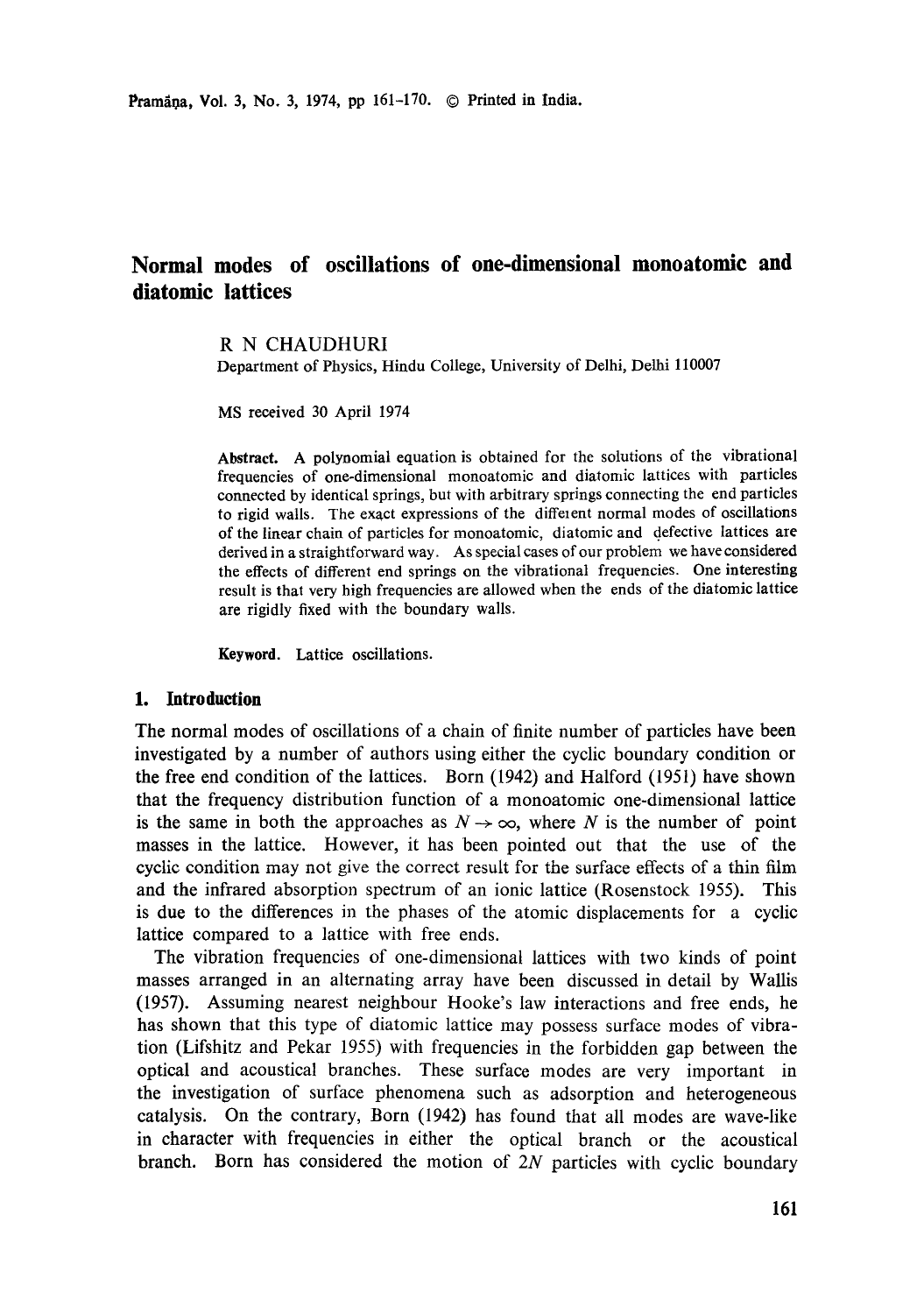conditions, whereas Wallis (1957) has assumed that the end atoms interact only with their nearest neighbours on the interior of the lattice and are otherwise free. Wallis has obtained a set of 2N linear homogeneous equations in terms of the vibrational amplitudes, which has been solved subsequently by evaluating a determinant of order 2N. In an alternative simpler matrix procedure where a  $2 \times 2$ matrix is multiplied N times, Louck  $(1962)$  has obtained the amplitude and vibrational frequencies of a linear chain of  $N$  identical particles with the end particles connected to rigid walls by arbitrary forces. Recently, this method has been extended by Malik *et al* (1973) for the case of a diatomic lattice. Their calculation, however, does not contain the proper end conditions.

In this paper we consider the problem of vibration of one-dimensional monoatomic and diatomic lattices in a frame which is easily tractable. Like Louck (1962) we assume that the end particles are connected to the rigid walls by arbitrary forces. It is well known that the amplitudes of vibration of different particles in normal modes of oscillation satisfy a set of second order difference equations. We have solved the set of difference equations by using an iterative technique without using the complicated matrix algebra. The results obtained by us in the case of a monoatomic lattice are exactly the same as given by Louck. Next we have shown that this technique of iteration of a difference equation can be applied successfully to a lattice having one or more defective atoms. We then apply the same method to the problem of diatomic lattices for two different cases: (i) end atoms are not alike, (ii) end atoms are alike. We have studied the variation of the frequencies with different end forces. We observe one interesting phenomenon when the ends of the diatomic lattice are rigidly fixed. We find that the lattice in this case can vibrate with high frequencies.

## **2. One-dimensional monoatomic lattices**

We consider a monoatomic lattice consisting of N identical particles of mass  $m_1$ . The particles are connected with identical Hooke's law springs with force constant  $k$ , whereas the two end particles are connected to rigid walls by springs with arbitrary force constants K and K' respectively (figure 1). Let  $x_1, x_2, \ldots, x_N$  be the displacements from the equilibrium positions of the masses at time  $t$ , and let the atoms interact only through their nearest neighbours. The equations of motion for small vibrations may be written as

$$
m_1\ddot{x}_1 = -(K + k) x_1 + kx_2
$$
  
\n
$$
m_1\ddot{x}_j = k (x_{j+1} - 2x_j + x_{j-1})
$$
  
\n
$$
j = 2, 3, ..., N - 1
$$
  
\n
$$
m_1\ddot{x}_N = kx_{N-1} - (K' + k)x_N
$$
  
\n(1)

We seek normal-mode solutions of (1) having the form

$$
x_i = a_i \cos(\omega t + \delta) \tag{2}
$$

where  $\delta$  is an arbitrary constant phase and  $a_j$  is the amplitude or the maximum

$$
\begin{array}{c}\n\downarrow \\
\downarrow \\
K & m_1 & k & m_1 \\
\downarrow \\
K & m_1 & k & m_1 \\
\end{array}
$$

Figure I. One-dimensional monoatomic lattice with arbitrary end forces.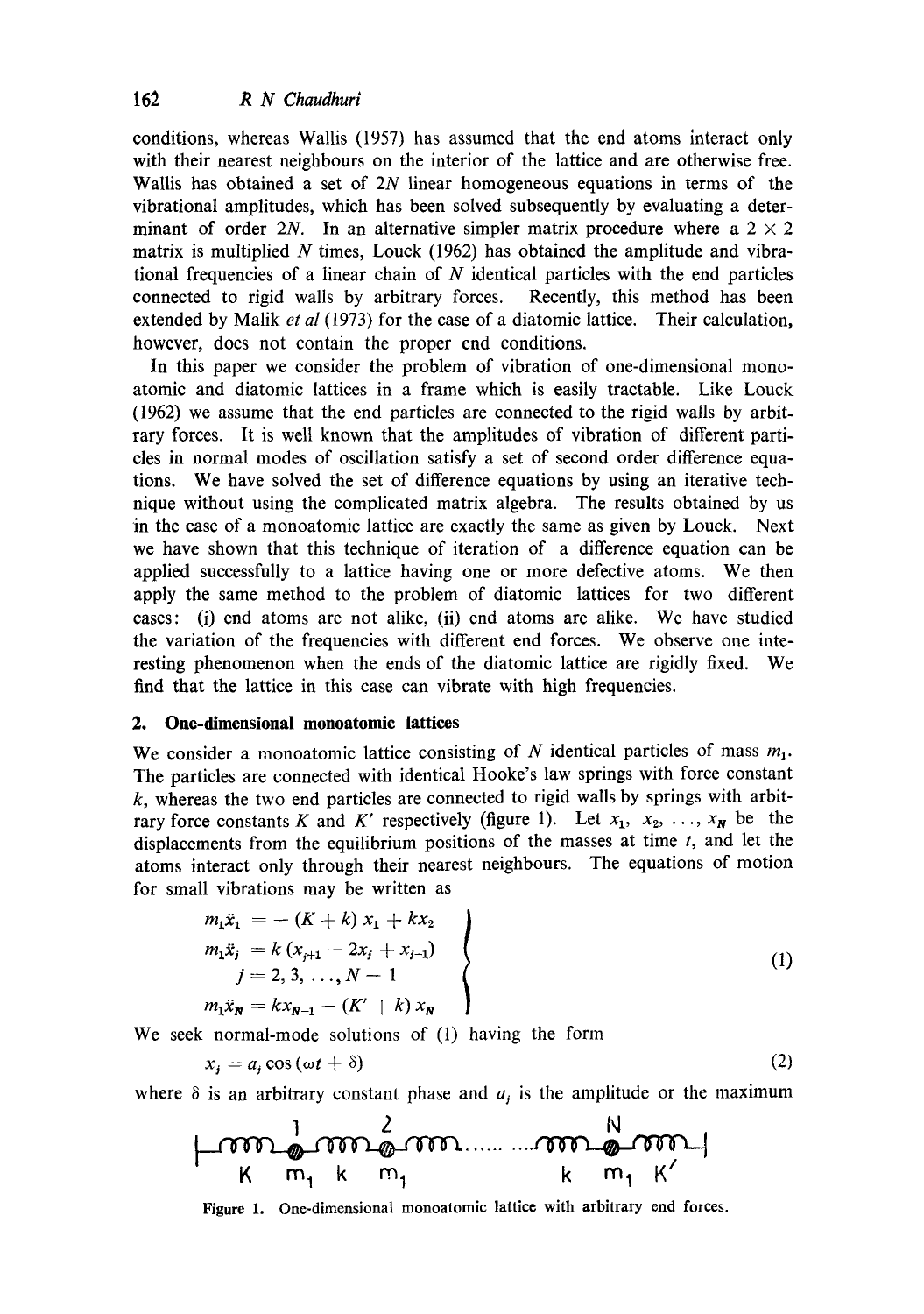displacement of the jth particle. The system of second order differential equations (1) is then transformed into a set of second order difference equations:

$$
a_{j+1} = \beta a_j - a_{j-1}, \qquad j = 1, 2, ..., N
$$
 (3)

where

$$
\beta = 2 - a_1^2 \tag{4a}
$$

$$
a_1^2 = m_1 \omega^2 / k \tag{4 b}
$$

$$
a_0 = -sa_1 \tag{4 c}
$$

$$
a_{N+1} = -s' a_N \tag{4 d}
$$

with

$$
s = K/k - 1, \quad s' = K'/k - 1.
$$

Equations (3) can now be solved immediately by iteration:

$$
a_j = a_1 [f_j(\beta) + sf_{j-1}(\beta)] \tag{5}
$$

where  $f<sub>i</sub>$  ( $\beta$ ) is defined in Appendix 1.

Next we determine the allowed frequencies of vibration of the lattice by imposing the end condition  $(4 d)$  which yields

$$
f_{N+1}(\beta) + (s+s')f_N(\beta) + ss'f_{N-1}(\beta) = 0
$$
 (6)

where  $(7)$  and  $(A7)$  have been used. Equation  $(6)$  can be rewritten in terms of the variable  $\lambda$  by using (A4) and the resulting equation comes out to be identically same as that given by Louck (1962) in the matrix procedure.

#### **3. Lattice defect**

We now consider that the atom at the *l*th position is replaced by a different atom of mass  $m_2$  so that the force constant for the interactions of this atom with its nearest neighbours is  $\gamma k$  where  $\gamma$  is any number. In this case the set of difference equations satisfied by the amplitudes of the various atoms will be as follows:

$$
a_{j+1} = (2 - a_1^2) a_j - a_{j-1}
$$
  
\n
$$
j = 1, 2, ..., l-2, l+2, ..., N
$$
\n(7a)

$$
\gamma a_{i} = (1 + \gamma - a_{1}^{2}) a_{i-1} - a_{i-2} \tag{7 b}
$$

$$
\gamma a_{l+1} = (2\gamma - a_2^2) a_l - \gamma a_{l-1} \tag{7 c}
$$

$$
a_{l+2} = (1 + \gamma - a_1^2) a_{l+1} - \gamma a_l \tag{7 d}
$$

where  $a_2^2 = m_2 \omega^2 / k$ , and other quantities are defined in equations (4).

Now  $(7 a)$  can be iterated in a simple way as described in the previous section to get  $a_{i-2}$  and  $a_{i-1}$  in terms of  $a_1$ . Starting with  $j = l + 2$  onwards the set of equations (7 a) is iterated to obtain  $a_N$  and  $a_{N+1}$  in terms of  $a_{l+2}$  and  $a_{l+1}$ . With the help of these equations and  $(7 b-7 c)$  all the amplitudes  $a<sub>i</sub>$ 's can be expressed in terms of  $a_1$ . Finally we impose the end condition  $(4 d)$  to get the allowed frequencies of vibration of a defective lattice. The equation for  $y = 1$  has the following simple form

$$
J_{N+1}(\beta) + (s + s')f_N(\beta) + ss'f_{N-1}(\beta)
$$
  
=  $(a_2^2 - a_1^2) [f_{N-l+1}(\beta) + s'f_{N-1}(\beta)] [f_1(\beta) + sf_{l-1}(\beta)]$  (8)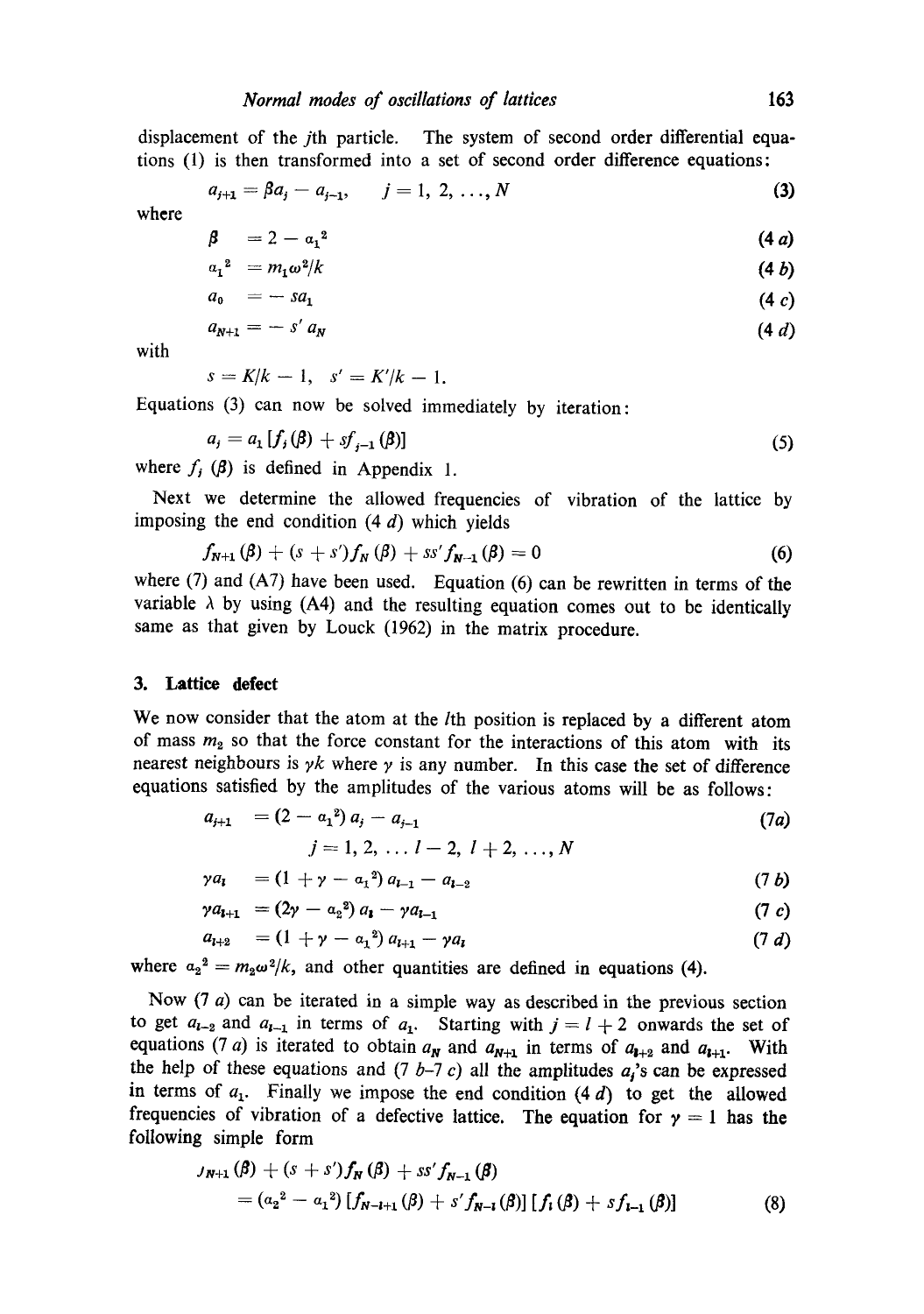where we have used the relations (A8d) and (A8e).  $y = 1$  corresponds to the situation where the force constant for the interactions of the defective atom with its neighbours is same as that of normal atoms. This can be realised in practice by assuming that the defective atom is an isotope of the other atoms. But the procedure described here is quite general and one may obtain the allowed frequency condition for any arbitrary value of  $\gamma$ .

Since the method described here is essentially a method of iteration of a difference equation, this technique can be applied successfully to find the vibrational modes of one-dimensional lattice with more than one defect, and with arbitrary force constant for interactions of the defective atoms with their neighbours.

# **4. One-dimensional diatomic lattices**

In this section we study the vibration frequencies of a diatomic one-dimensional lattice in which the point masses alternately have the values  $m_1$  and  $m_2$ ,  $m_1 < m_2$ . We will consider two cases:

(i) *End atoms are not alike*-Considering  $N$  atoms of mass  $m_1$  and  $N$  atoms of mass  $m_2$  we find the following set of difference equations for the amplitudes of the atoms :

$$
(2 - a_12) a_1 = -sa_1 + a_2
$$
  
\n
$$
(2 - a_22) a_{2j} = a_{2j-1} + a_{2j+1}, \t j = 1, 2, ..., N-1
$$
  
\n
$$
(2 - a_12) a_{2j-1} = a_{2j-2} + a_{2j}, \t j = 2, 3, ..., N
$$
  
\n
$$
(2 - a_22) a_{2N} = a_{2N-1} - s' a_{2N}
$$
  
\n(9)

By means of a little manipulation the even and odd amplitudes of (9) can be separated out:

$$
\beta a_{2j} = a_{2j-2} + a_{2j+2}, \qquad j = 1, 2, ..., N-1\n\beta a_{2j-1} = a_{2j-3} + a_{2j+1}, \qquad j = 1, 2, ..., N-1
$$
\n(10)

where

$$
\beta = (2 - a_1^2)(2 - a_2^2) - 2 \tag{11 } a
$$

$$
(2 - a_1^2 + s) a_0 = -sa_2 \tag{11 } b
$$

$$
a_{-1} = -\left[s\left(2 - a_2^2\right) + 1\right] a_1 \tag{11 } c
$$

One can see that (10) does not imply (9) unless it is augmented with the following two equations

$$
(2 - a_1^2 + s) a_1 = a_2 \tag{12 } a
$$

$$
(2 - a_2^2 + s') a_{2N} = a_{2N-1}
$$
 (12 b)

By the method employed in section 2, the system of difference equations (10) can be solved:

$$
a_{2j} = a_1 [(2 - a_1^2 + s) f_j (\beta) + s f_{j-1} (\beta)]
$$
\n
$$
j = 1, 2, ..., N
$$
\n(13 a)

$$
a_{2j-1} = a_1 [f_j(\beta) + \{s(2 - a_2^2) + 1\} f_{j-1}(\beta)]
$$
\n
$$
j = 1, 2, ..., N
$$
\n(13*b*)

where  $(11 b)$ ,  $(11 c)$  and  $(12 d)$  have been used.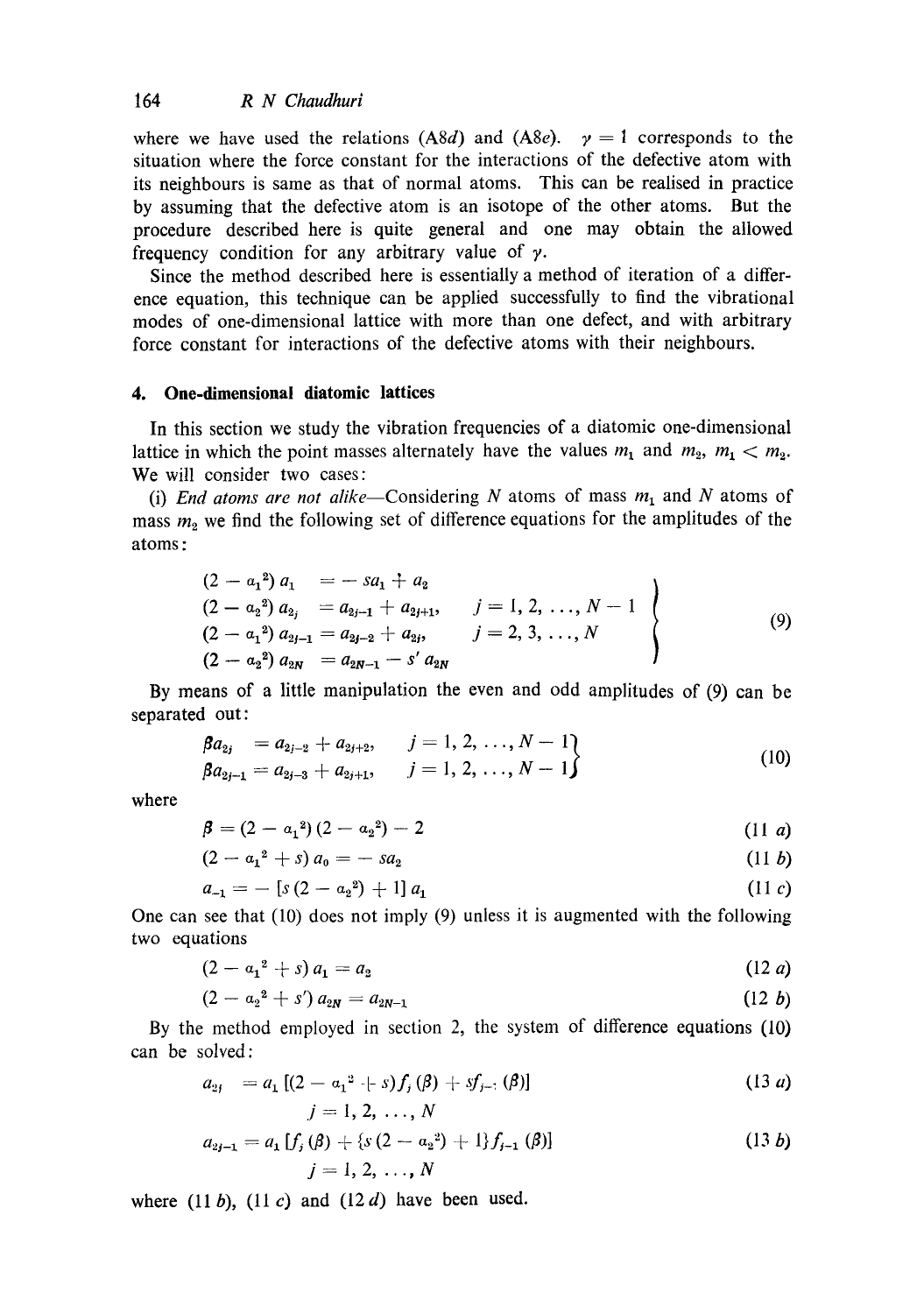|               | (a) Frequencies in the optical branch |                                 |          |                     |          |                     |          |                     |              |                     |                |                     |
|---------------|---------------------------------------|---------------------------------|----------|---------------------|----------|---------------------|----------|---------------------|--------------|---------------------|----------------|---------------------|
| $S = S' = -1$ |                                       | $S = S' = -0.6$ $S = S' = -0.3$ |          |                     |          | $S = S' = 0$        |          | $S = S' = 1$        |              | $S = S' = 10$       |                |                     |
|               | $\phi_r$                              | $\omega_r^2/\sigma$             | $\phi_r$ | $\omega_r^2/\sigma$ | $\phi_r$ | $\omega_r^2/\sigma$ | $\phi_r$ | $\omega_r^2/\sigma$ | $\phi_r$     | $\omega_r^2/\sigma$ | $\phi_{\bf r}$ | $\omega_r^2/\sigma$ |
|               | 0.31                                  | 1.99                            | 0.31     | 1.99                | 0.31     | 1.99                | 0.30     | 1.99                | 0.31         | 1.99                | 0.34           | 1.99                |
|               | 0.63                                  | 1.96                            | 0.63     | 1.96                | 0.61     | 1.96                | 0.60     | 1.96                | 0.63         | 1.96                | 0.67           | 1.95                |
|               | 0.94                                  | 1.90                            | 0.93     | 1.91                | 0.92     | 1.91                | 0.90     | 1.91                | 0.94         | 1.90                | 1.01           | 1.89                |
|               | 1.26                                  | 1.83                            | 1.24     | 1.84                | 1.23     | 1.84                | $1-20$   | $1.85$              | 1.26         | 1.83                | 1.34           | 1.81                |
|               | 1.57                                  | 1.75                            | 1.56     | 1.78                | 1.54     | 1.76                | 1.50     | 1.77                | 1.57         | 1.75                | 1.68           | 1.71                |
|               | 1.88                                  | 1.65                            | 1.87     | 1.68                | 1.84     | 1.66                | 1.80     | 1.67                | 1.88         | 1.65                | 2.01           | 1.60                |
|               | 2.20                                  | 1.54                            | 2.18     | 1.55                | 2.15     | 1.56                | 2.09     | 1.58                | $2 \cdot 20$ | 1.54                | 2.35           | 1.49                |
|               | 2.51                                  | 1.44                            | 2.49     | 1.45                | 2.46     | 1.46                | 2.39     | 1.48                | 2.51         | 1.44                | 2.70           | 1.39                |
|               | 2.83                                  | 1.36                            | 2.81     | 1.37                | 2.81     | 1.37                | 2.69     | 1.39                | 2.83         | 1.36                |                |                     |
|               |                                       |                                 |          |                     |          |                     | 2.99     | 1.34                |              |                     |                |                     |
|               |                                       |                                 |          |                     |          |                     |          |                     |              |                     |                |                     |

**Table 1.** Vibrational frequencies  $\omega_r^2$  of a diatomic lattice with  $\delta = \frac{1}{2}$ ,  $N = 10$ , when the end atoms are not alike

|  | (b) Frequencies in the acoustical branch |  |  |  |  |  |
|--|------------------------------------------|--|--|--|--|--|
|--|------------------------------------------|--|--|--|--|--|

| $S=S'=-1$      |                        | $S = S' = -0.6$ |                     | $S = S' = -0.3$ |                     | $S = S' = 0$ |                     | $S = S' = 1$   |                     | $S = S' = 10$ |                     |
|----------------|------------------------|-----------------|---------------------|-----------------|---------------------|--------------|---------------------|----------------|---------------------|---------------|---------------------|
| $\phi_{\bf r}$ | $\omega$ , $^2/\sigma$ | $\phi_r$        | $\omega_r^2/\sigma$ | $\phi_r$        | $\omega_r^2/\sigma$ | $\phi_r$     | $\omega_r^2/\sigma$ | $\phi_{\bf r}$ | $\omega_r^2/\sigma$ | $\phi_r$      | $\omega_r^2/\sigma$ |
| Û              | $\Omega$               | 0.27            | 0.01                | 0.29            | 0.01                | 0.30         | 0.01                | 0.31           | 0.01                | 0.33          | 0.01                |
| 0.31           | 0.01                   | 0.53            | 0.03                | 0.58            | 0.04                | 0.60         | 0.04                | 0.63           | 0.04                | 0.65          | $0 - 05$            |
| 0.63           | 0.04                   | 0.80            | 0.07                | 0.86            | 0.08                | 0.90         | 0.09                | 0.94           | 0.10                | 0.97          | 0.11                |
| 0.94           | 0.10                   | 1.09            | 0.13                | 1.16            | 0.14                | 1.20         | 0.15                | 1.26           | 0.17                | 1.31          | 0.18                |
| 1.26           | 0.17                   | 1.37            | 0.20                | 1.45            | 0.22                | 1.50         | 0.23                | 1.57           | 0.25                | 1.64          | 0.28                |
| 1.57           | 0.25                   | 1.66            | 0.28                | 1.74            | 0.31                | 1.80         | 0.32                | 1.88           | 0.35                | 1.97          | $0 - 38$            |
| $1 - 88$       | 0.35                   | 1.97            | 0.38                | 2.03            | 0.40                | 2.09         | 0.42                | 2.20           | 0.46                | 2.30          | 0.49                |
| 2.20           | 0.46                   | 2.26            | 0.48                | 2.33            | 0.50                | 2.39         | 0.52                | 2.51           | 0.56                | 2.62          | 0.59                |
| 2.51           | 0.56                   | 2.56            | 0.57                | 2.61            | 0.59                | 2.69         | 0.61                | 2.83           | 0.64                | 2.93          | 0.65                |
| 2.83           | 0.64                   | 2.85            | 0.64                | 2.89            | 0.65                | 2.99         | 0.66                |                |                     |               |                     |

 $\sim$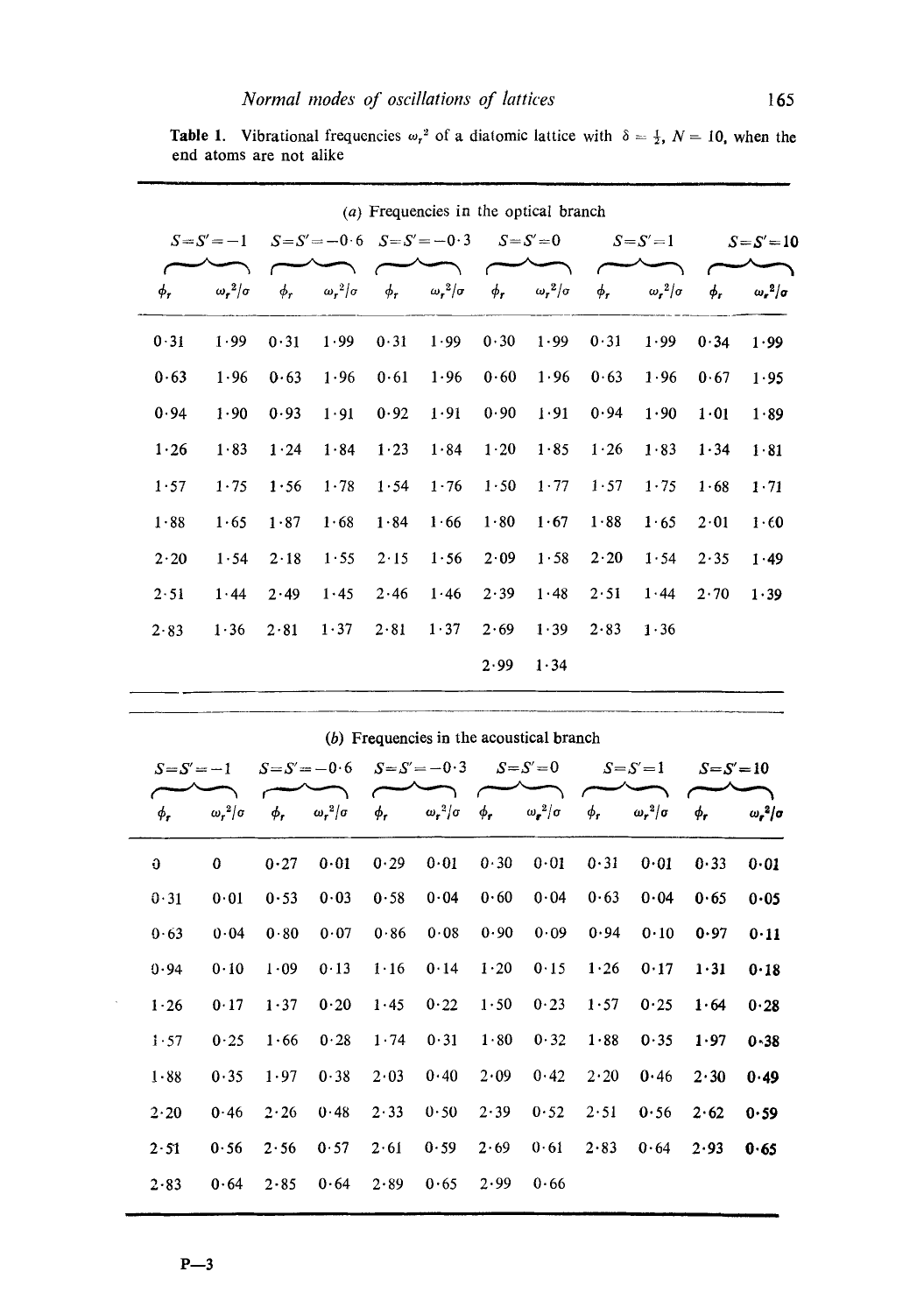The allowed frequencies are obtained from  $(12 b)$ . Using the recurrence relations  $(A 7)$  we have from  $(12 b)$ ,  $(13 a)$  and  $(13 b)$ 

$$
g_{N+1}(\lambda) + [s(2 - \alpha_2^2) + s'(2 - \alpha_1^2) + ss' + 1] g_N(\lambda) + ss' g_{N-1}(\lambda) = 0
$$
\n(14)

Due to the relation (A8 a) we see that if  $\lambda$ , is a root of (14), then  $\lambda^{-1}$  is also a root of (14), and for a pair of roots we have

$$
\omega_r^2 = \sigma \left[ 1 \pm \left( \cos^2 \left( \phi_r / 2 \right) + \epsilon^2 \sin^2 \left( \phi_r / 2 \right) \right)^{1/2} \right] \tag{15 a}
$$

or,

$$
\omega_r^2 = \sigma \left[ 1 \pm \left\{ 1 + \frac{\delta}{\lambda_r} \left( \frac{\lambda_r - 1}{\delta + 1} \right)^2 \right\}^{1/2} \right] \tag{15b}
$$

with

$$
\delta = m_1/m_2
$$
  
\n
$$
\sigma = k \left( \frac{1}{m_1} + \frac{1}{m_2} \right)
$$
  
\n
$$
\epsilon = (m_2 - m_1)/(m_2 + m_1)
$$

Thus for each pair of roots  $\lambda$ , and  $\lambda$ <sup>-1</sup> of (14) we have two frequencies given by (15) and N pairs of roots yield 2N allowed values of  $\omega^2$ .

We have to find out only the roots of (14). From the definition of  $\lambda$  [A 3 a] we know that  $\lambda$  becomes complex when  $-2 < \beta < 2$  and for complex roots  $\phi$ ,'s are real. The allowed values of  $\phi$ ,'s are given by

$$
[\sin (N + 1) \phi_r + \{s (2 - \alpha_{2r}^2) + s' (2 - \alpha_{1r}^2) + ss' + 1\} \sin (N\phi_r) + ss' \sin (N - 1) \phi_r] / \sin \phi_r = 0
$$
\n(16)

If we replace  $\phi$ , by  $2\pi - \phi$ , we see that both (16) and (15 a) remain unchanged. Therefore, the roots lie symmetrically with respect to the line  $\phi_r = \pi$  and the frequencies for  $\phi_r$ , and  $2\pi - \phi_r$ , are same, and it is sufficient to determine those values of  $\phi$ , which lie between 0 and  $\pi$  and which satisfy (16).

It is interesting to study the variation of the frequencies when the lattice is changing gradually from the cyclic boundary condition  $(S = S' = 0)$  to the free end condition  $(S = S' = -1)$ . In the present paper the variation of frequencies lying in the optical and acoustical branches with the different end conditions are shown in table 1. One can see from table 1 and from figure 2 that when S and  $S'$ change from  $-1$  to 0 gradually the forbidden gap frequency gradually moves towards the optical branch and in the limit when  $S = S' = 0$ , there is no forbidden gap frequency and there are equal number of frequencies in the optical and acoustical branches. The variation of the forbidden gap frequency with the end forces is shown in figure 2. The curve I is present for all values of  $S'$  (the results have been obtained here for S' varying from  $-1$  to 10). The lines parallel to the s-axis show that there are forbidden gap frequencies for different values of S', which do not depend on S. Therefore, for  $S' > 0.2$  and  $S < 0$ , there are two forbidden gap frequencies for the vibration of a diatomic lattice with ten atoms of each kind. These forbidden gap frequencies always correspond to real negative roots of (14). The real positive roots of (14) on the other hand yield high frequencies. Figure 3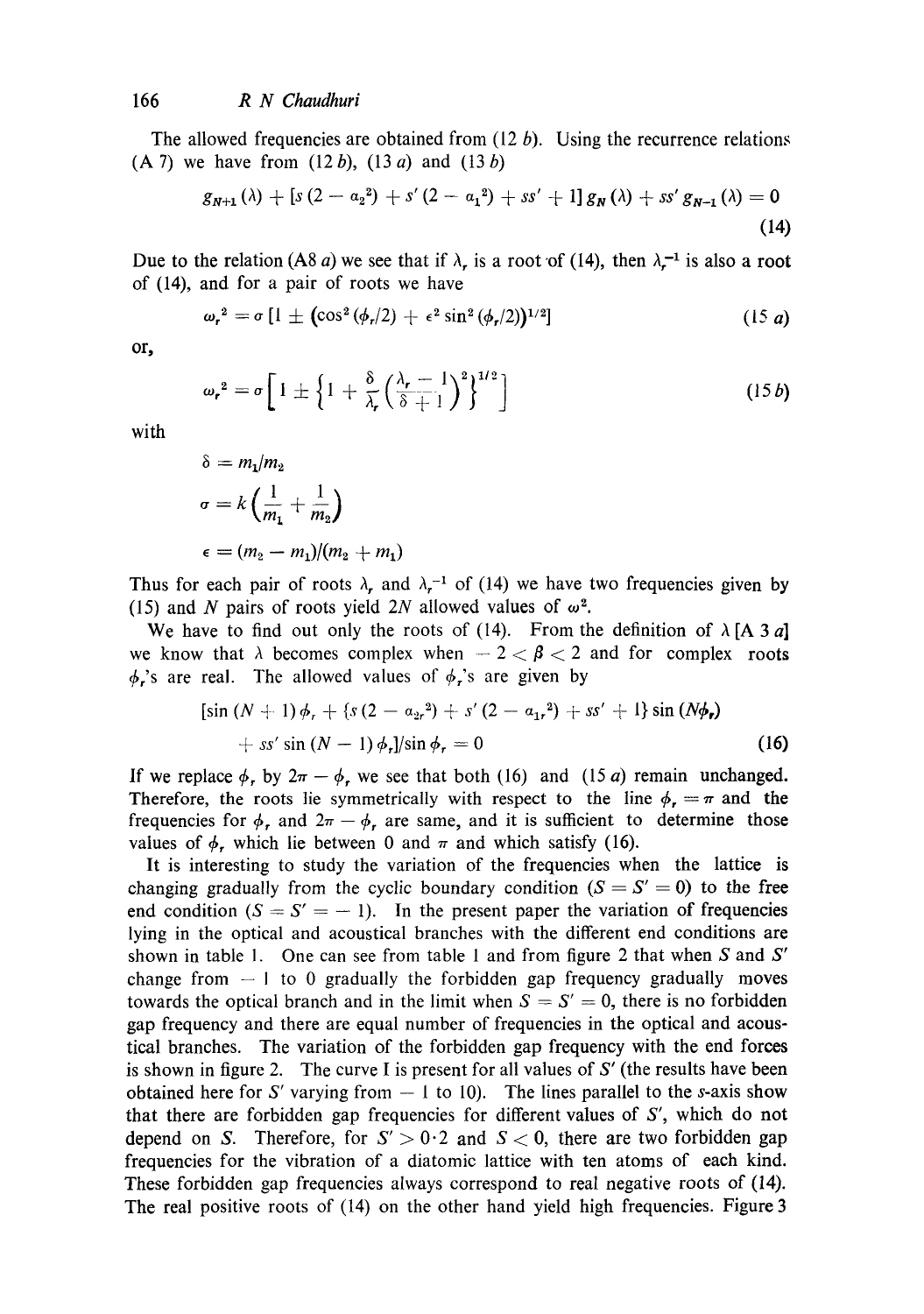

Figure 2. Variation of the forbidden gap frequencies with the end forces for a diatomic lattice with  $\delta = m_1/m_2 = \frac{1}{2}$ ,  $N = 10$ , when the end atoms are not alike. The curve I is present for all values of  $s'$  from  $-1$  to 10.

represents the variation of these special frequencies with the end forces. Here again the curve I is present for all values of S' ranging from  $-1$  to 10. When  $S > 0.6$  and  $S' > 3$  there are two special frequencies and the frequencies are quite high when both S and S' are large. In the special case when  $\overline{SS'} = 1$ , (14) yields the following solutions

$$
\omega_r^2/\sigma = 1 \pm \left[ 1 - \frac{4\delta}{(1+\delta)^2} \sin^2(\phi_r/2) \right]^{1/2}
$$
 (17 **a**)

with

$$
\phi_r = \frac{r\pi}{N}, r = 1, 2, ..., N - 1
$$

and

$$
\omega^{2}/\sigma = \frac{1}{2(1+ \delta)} \left[ (2+s) + \delta (2+s') \pm \{ (2+s)^{2} + \delta^{2} (2+s')^{2} - 2\delta (3+2s+2s') \}^{1/2} \right] \tag{17b}
$$

Equation (17 b) admits high frequencies for high values of S or S' with the constraint  $SS' = 1$ .

For mixed cases (e.g.,  $S = 0$ ,  $S' = -1$ ;  $S = -1$ ,  $S' = 0$ ), eq. (14) does not give closed form solutions for the normal frequencies.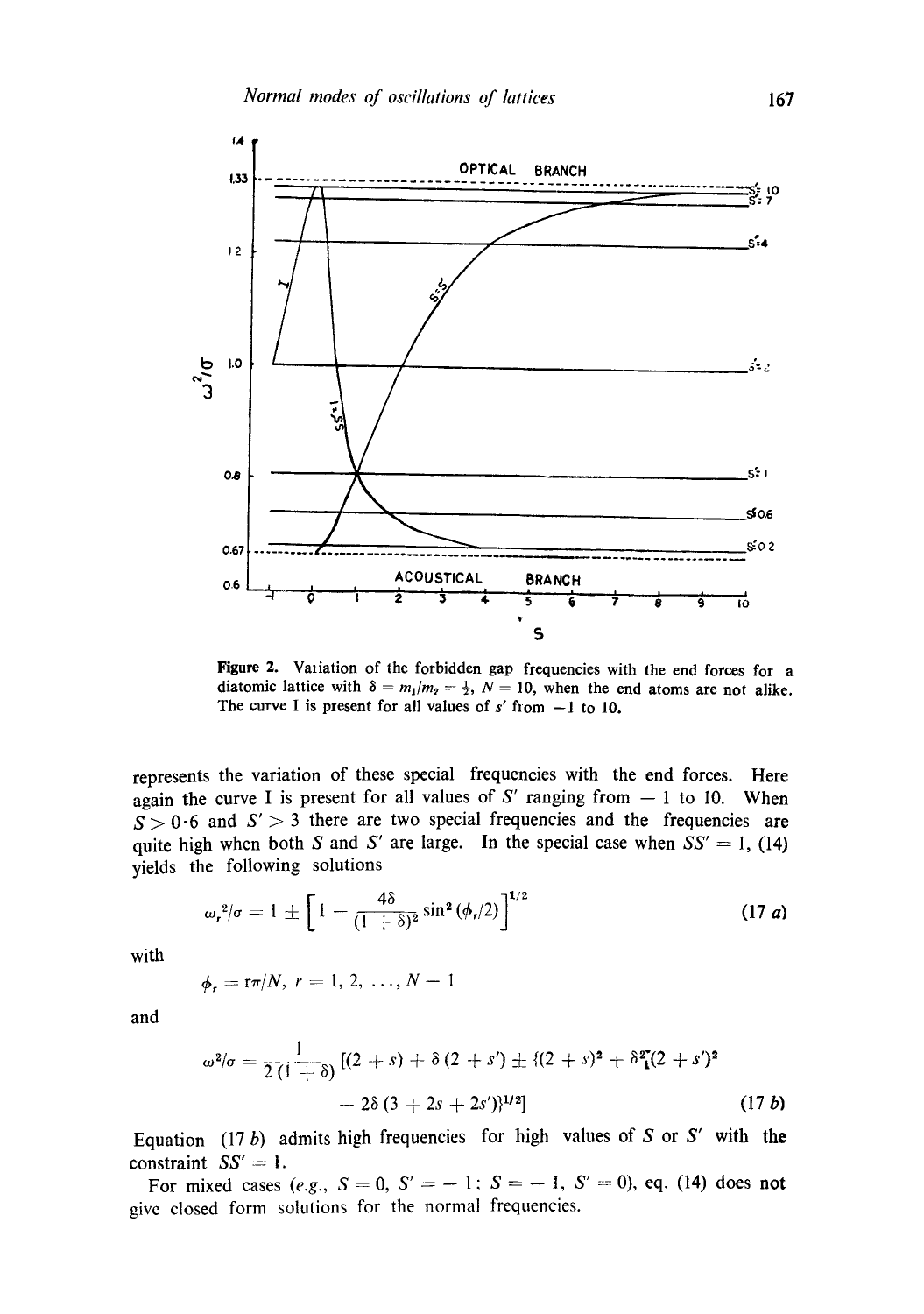

Figure 3. Variation of the special frequencies corresponding to the real positive roots of (14) with S and S' for a diatomic lattice with  $\delta = m_1/m_2 = \frac{1}{2}$ ,  $N = 10$ , when the end atoms are not alike. The curve I is present for all values of  $s'$  from  $-1$  to 10.

(ii) *End atoms are alike*—We consider a linear diatomic lattice with  $2N + 1$ atoms where both the end positions are occupied by lighter atoms. The equations for the amplitudes of vibration are given by  $(9)$ - $(11)$  with slight modifications. In particular, equations (10) take the following forms:

$$
\begin{cases}\n\beta a_{2j} = a_{2j-2} + a_{2j+2}, & j = 1, 2, ..., N-1 \\
\beta a_{2j-1} = a_{2j-3} + a_{2j+1}, & j = 1, 2, ..., N\n\end{cases}
$$
\n(18)

where  $\beta$ ,  $a_0$  and  $a_{-1}$  are defined by (11). Here the set of equations (18) must be augmented with the end conditions

$$
(2 - a_1^2 + s) a_1 = a_2 \tag{19 a}
$$

$$
(2 - a_1^2 + s') a_{2N+1} = a_{2N} \tag{19 b}
$$

Following the procedure of section (4i) step by step, one may easily obtain different amplitudes in terms of  $a_1$ . The allowed frequencies may also be obtained by solving the following equation:

$$
(2-a_1^2+s+s') g_{N+1}(\lambda) + [s+s'+ss'(2-a_2^2)] g_N(\lambda) = 0 \qquad (20)
$$

which reduces to

$$
a_1^2 g_{N+1}(\lambda) + a_2^2 g_N(\lambda) = 0 \tag{21}
$$

for the free boundary condition ( $S = S' = -1$ ). Equation (21) shows that  $\omega = 0$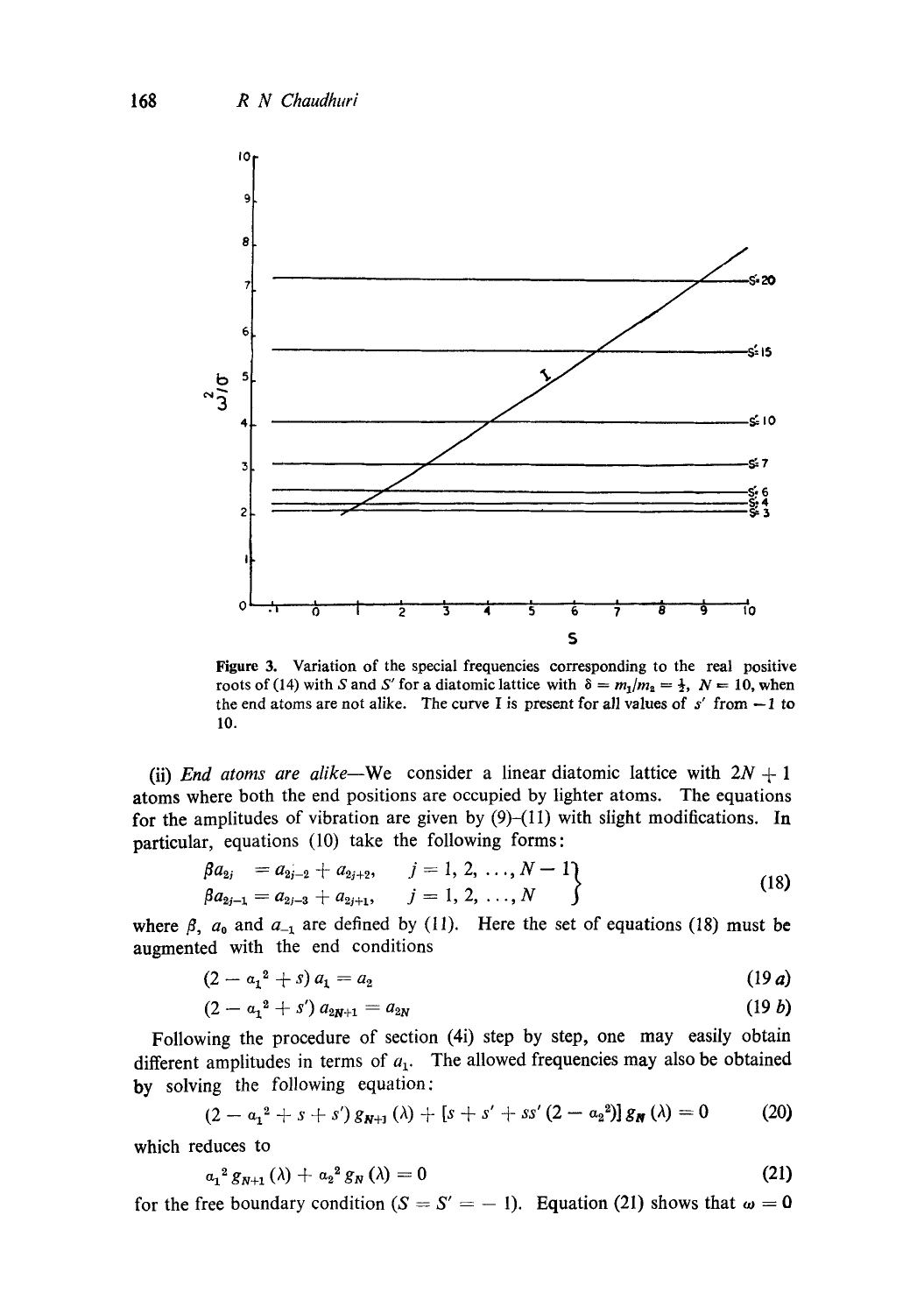is a solution which corresponds to the translation of the lattice. Other solutions are obtained from (21) which may be rewritten as

$$
(\lambda^2 - 1)^{-1} [\delta (\lambda^{2N+2} - 1) + \lambda (\lambda^{2N} - 1)] = 0
$$
 (22)

Equation (22) can be solved numerically for different values of the mass ratio  $\delta$  and the number of atoms  $2N + 1$ . It allows both real and complex roots. Complex roots correspond to the real values of  $\phi$ , satisfying the equation

$$
[\delta \sin (N + 1) \phi_r + \sin (N\phi_r)]/\sin \phi_r = 0 \tag{23}
$$

whereas the real roots of (22) correspond to the complex values of  $\phi_r$ .

The real values of  $\phi_r$ , obtained from (23) correspond to the wave-like modes and the frequencies are then given by  $(15 a)$ . When the mass ratio tends to unity the surface modes obtained from the real roots of (22) pass to the wave-like modes as usual.

It should be mentioned that all the allowed values of the frequenices are obtained here from the solutions of a single equation (eq. 21) whereas Wallis in a completely different approach has found a set of two equations. It has been checked by numerical computations that the results are same in both the approaches. For the frequencies in the forbidden gap one may have the analytical expressions for the roots of (22) which lead to

$$
\omega^2/\sigma \approx 1 \pm \delta^N (1-\delta), \quad \delta^{2N} \ll 1 \tag{24}
$$

Finally we mention that the different modes of oscillation of a diatomic lattice with heavy atoms at the ends may also be obtained in a simple way by just interchanging the roles of  $m_1$  and  $m_2$ .

## **5. Discussion**

We have shown that the problem of vibration of monoatomic and diatomic lattices can be solved in a unified approach where simply a solution of a second order difference equation is required.

For a diatomic lattice we obtain the surface modes of oscillation with frequencies lying in the forbidden gap between the acoustical and optical branches. This is in agreement with the observation of Wallis. We also obtain the exact expressions for the amplitudes of the different particles in the various vibration modes. These amplitudes are of great importance in different branches of solid state and molecular physics. With the help of these amplitudes one may find the mean square velocities and displacements of different particles, which in turn give an estimate of the Mrssbauer fractions for different nuclei in the optical and acoustical regions.

Finally, we mention the presence of some special positive roots of the polynomial equation when the ends of the diatomic lattice are rigidly fixed to the boundary walls. These special roots correspond to high frequencies for the vibration of the lattice.

# **Appendix 1**

*Some properties of the polynomial*  $f_i(\beta)$ : The polynomial  $f_j(\beta)$  in  $\beta$  of degree  $j-1$  is defined by